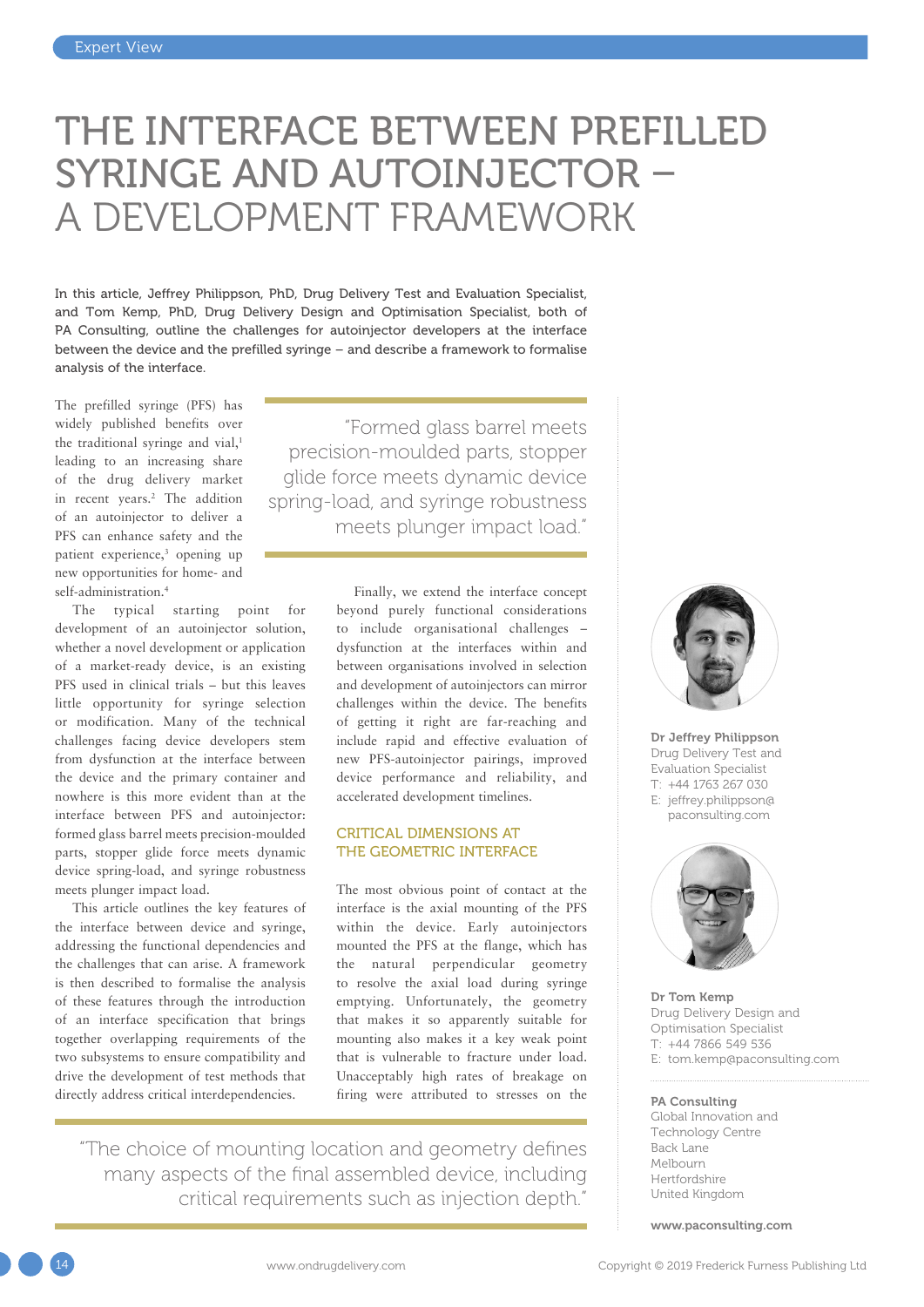

Figure 1: Diagram showing dimensions for manufacturing control and those critical to device functionality. A red cross indicates dimension typically not provided; a green tick indicates dimension typically provided. The details can vary from one manufacturer to another. The datum is the point on the syringe shoulder in contact with the device.

flange, leading to recalls in extreme cases.5 Something had to change.

Most autoinjectors currently on the market mount the PFS at the shoulder, where the needle meets the glass body, which is the only other suitable surface. This change was adopted to reduce stress on the flange.6 However, the impacts of that decision went far beyond the initial drivers that motivated it.

The choice of mounting location and geometry defines many aspects of the final assembled device, including critical requirements such as injection depth. The syringe shoulder is created by forming semi-molten glass over a tungsten pin, in a process that inevitably results in a variable geometry, although this can be

CONTRACTOR CONTRACTOR ES

 $S<sub>Dripg</sub>$ 

**Durid**<br>**Dad** 

"In the new world of biologics, with higher spring loads required to accommodate increased volumes and viscosities, we as an industry must remain vigilant."

> mitigated by post-forming inspection. To make matters worse, although all manufacturers comply with the ISOspecified dimensions, varying processes can still result in different nominal geometries.

> Needle placement during manufacture and stoppering during fill and finish are usually referenced to the flange, resulting in unpredictable offsets that appear as variability in critical dimensions such

> > Stopper<br>frictio friction

as the shoulder-to-needle-tip distance. Figure 1 shows the critical measurements from the points of view of manufacturing and device functionality.

The story of in-use syringe breakages may have further twists in store. In the new world of biologics, with higher spring loads required to accommodate increased volumes and viscosities, we as an industry must remain vigilant and ensure the limits to syringe robustness are well understood.

# FORCE BALANCE AT THE INTERFACE

Viscous<br>dranus drag

In addition to the geometric interface, the balance of forces between PFS and autoinjector is also critical to device performance (Figure 2). The spring rate and precompression must be sufficient to overcome the stopper break-loose force to initiate syringe emptying, exceed the glide force to prevent stalling and achieve the required injection time. At the upper limit, spring load is limited by available space and the maximum impact force to avoid damage to the syringe and material creep in moulded parts. Although long

> springs with a low spring rate can seem like an ideal solution, with almost constant spring load, equilibrium spring length is limited by the challenge posed by compressing very long springs as part of an automated sembly process.

Figure 2: A force diagram showing a prefilled syringe being emptied under the device spring load, showing the spring load  $(\overline{F}_{\rm s})$ , stopper friction  $(\overline{F}_{\rm k})$ , fluid inertia  $(\overline{F}_{\rm k})$ , viscous drag ( $\overline{\mathcal{F}}_{\!\scriptscriptstyle\mu}$ ) and the resultant force ( $\overline{\mathcal{F}}_{\!\scriptscriptstyle\mu}$ ). Arrows not to scale.

 $\frac{1}{2}$ <br> $\frac{1}{2}$ Inertia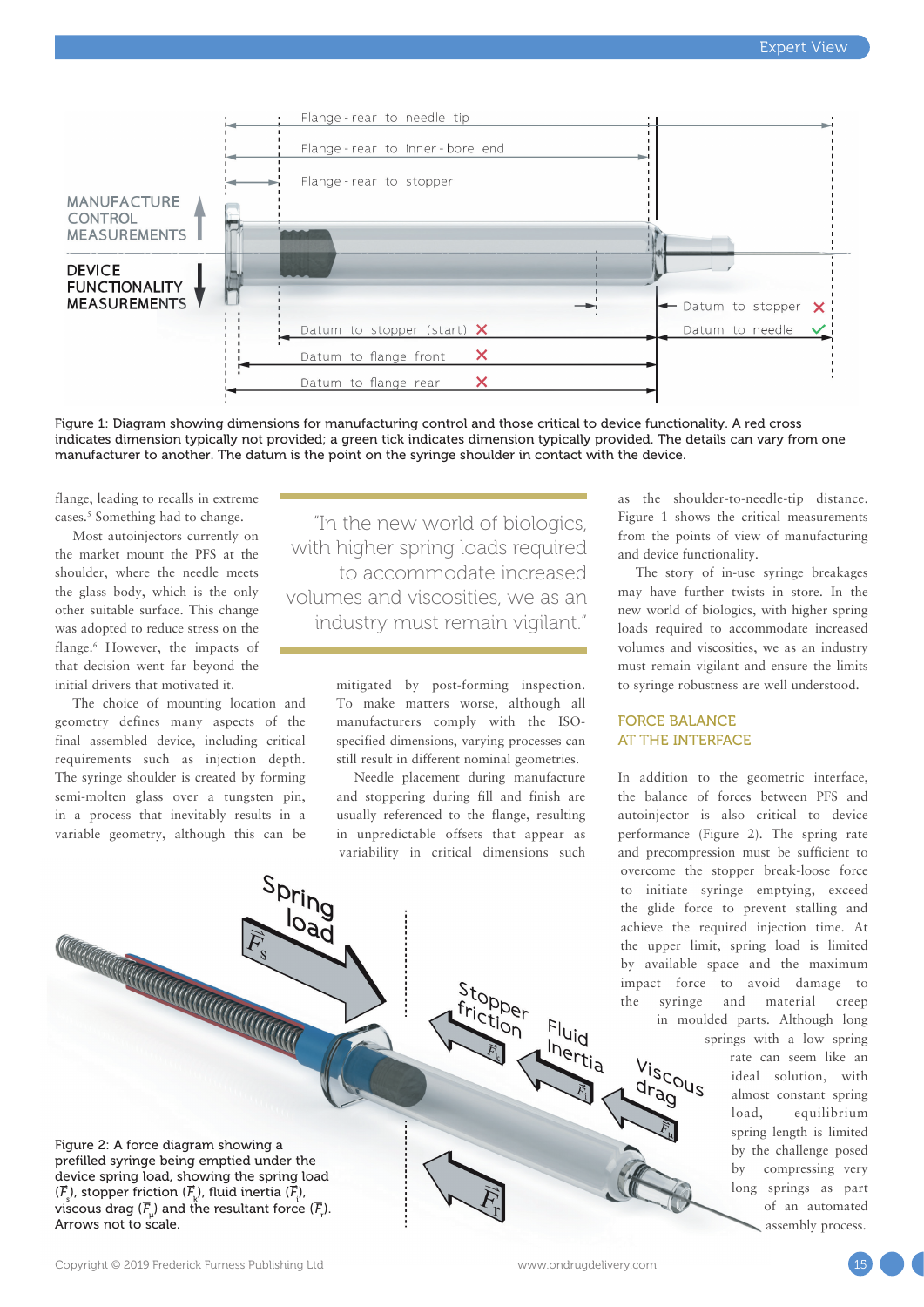The standard force characteristics measured by manufacturers and users of PFSs in characterisation and quality control studies include the break-loose force and glide force at constant velocity. Glide force is generally reported as a mean value at a given velocity, whereas design for a specified injection time must take account of the dynamic force profile of the combined drive system and load. Consider that the spring load is constantly decreasing as the spring expands, while the stopper friction varies with both velocity and lubrication. Siliconisation reduces stopper friction but lubricant mobility during stopper travel can add further variability.7

A critical characteristic that can be extremely challenging to quantify is the threshold force for impact breakage. On release, the plunger accelerates towards the stopper under the applied spring load, generating a large transient force on impact. Designers attempt to minimise the initial gap between the plunger and stopper but the gap must be sufficient to avoid contact before firing, accounting for dimensional tolerances. Impact forces can be modelled or measured relatively easily but the corresponding threshold for syringe breakage is more of a challenge.

Simply replicating the conditions inside an autoinjector is not expected to yield observed breakages for any reasonable test sample size. A nonparametric tolerance limit can be placed on breakage rate based on observed incidence of nonbreakages but demonstrating an acceptably low breakage rate would again require unrealistic sample sizes.

For example, demonstrating a breakage rate below one part-per-million with 95% confidence would require observation of 2,995,731 firings with no breakages. Alternatively, a parametric approach can be used, measuring the force at which breakage does occur by using much higher loads than those applied during device firing. In principle, the distribution of breakage forces can be compared with the measured device impact force distribution, with the overlap integral between the two representing the expected breakage rate and the difference between the tolerance limits on the two distributions representing a conservative safety margin.

There are limitations to this approach: a test apparatus that can reliably achieve syringe breakage cannot be fully representative of device spring load,

"A critical task when integrating a PFS with an autoinjector is a detailed characterisation of the primary container, matching up measured characteristics of the syringe with their counterparts in the device."

materials or mechanical construction. The choices of spring rate and precompression influence the observed breakage force, necessitating a stepped approach with multiple impacts at increasing forces to produce a conservative estimate of the threshold breakage force. Statistical analysis of the results must be undertaken with care; breakage processes tend to be non-normal, with long high tails that can lead to misinterpretation of results.

Cap removal force is an important characteristic of autoinjectors and, for drugs indicated for acute conditions, can be an essential performance requirement. Although a modest additional friction component is added by the device, cap removal force is dominated by the force to remove the needle shield. Such high forces are required to accommodate the variable seating geometry, while maintaining container closure integrity. The standard claimed upper limit on needle shield removal force is 35 N, constraining the design window for cap removal force and leading to usability problems.<sup>3</sup> Although most fall well below this limit, forces over 25 N are not uncommon, particularly at low temperature. Many syringe manufacturers are now filing IP for needle shield removal tools for manual administration<sup>8,9</sup> and some device developers are adding mechanisms to assist with cap removal.<sup>10</sup>

# A FRAMEWORK FOR ADDRESSING OVERLAPPING REQUIREMENTS AT THE INTERFACE

A critical task when integrating a PFS with an autoinjector is a detailed characterisation of the primary container, matching up measured characteristics of the syringe with their counterparts in the device. A useful framework for this is the concept of an interface specification, with requirements defined in terms of functionality and referenced to both the design input requirements of the device and a specification for the PFS.

A clearly defined interface specification can be used to define a matched set of characterisation tests to assess compatibility between autoinjector and PFS. The development of the specification and the associated tests is a crucial learning step that should be integral to the device development process. It further comes into its own when the inevitable question is asked: "Can the device deliver a different PFS?" Whether it is a new drug product, a new syringe or both, the interface specification provides a clear process and unambiguous answers to critical questions of compatibility.

In an ideal world, the syringe requirements would simply be taken from the manufacturer drawings and other specifications. However, life is rarely so simple. Dimensions specified by manufacturers relate to the manufacturing process rather than to optimal seating within an autoinjector, having been developed for manual administration. The mass-produced glass prefillable syringe has existed for  $65$  years<sup>11</sup> and is highly optimised as a low-cost, sterile, high-barrier primary container and drug delivery system, manufactured in enormous volumes.

#### THE INTERFACE WITHIN AND BETWEEN ORGANISATIONS

Beyond purely functional considerations, challenges extend to the organisational interface between primary container and medical device teams. Pharmaceutical companies have long had dedicated teams focused on evaluation and selection of primary containers, including syringes, which play critical roles protecting the drug product, maintaining sterility and achieving the required shelflife. More recently, dedicated medical device teams have appeared, focused on evaluation and selection of devices such as autoinjectors.

The relatively recent appearance and generally low profile of medical device teams can lead to a disconnect between them and the wider organisation, with limited communication and a lack of joinedup decision making. This mirrors the siloed